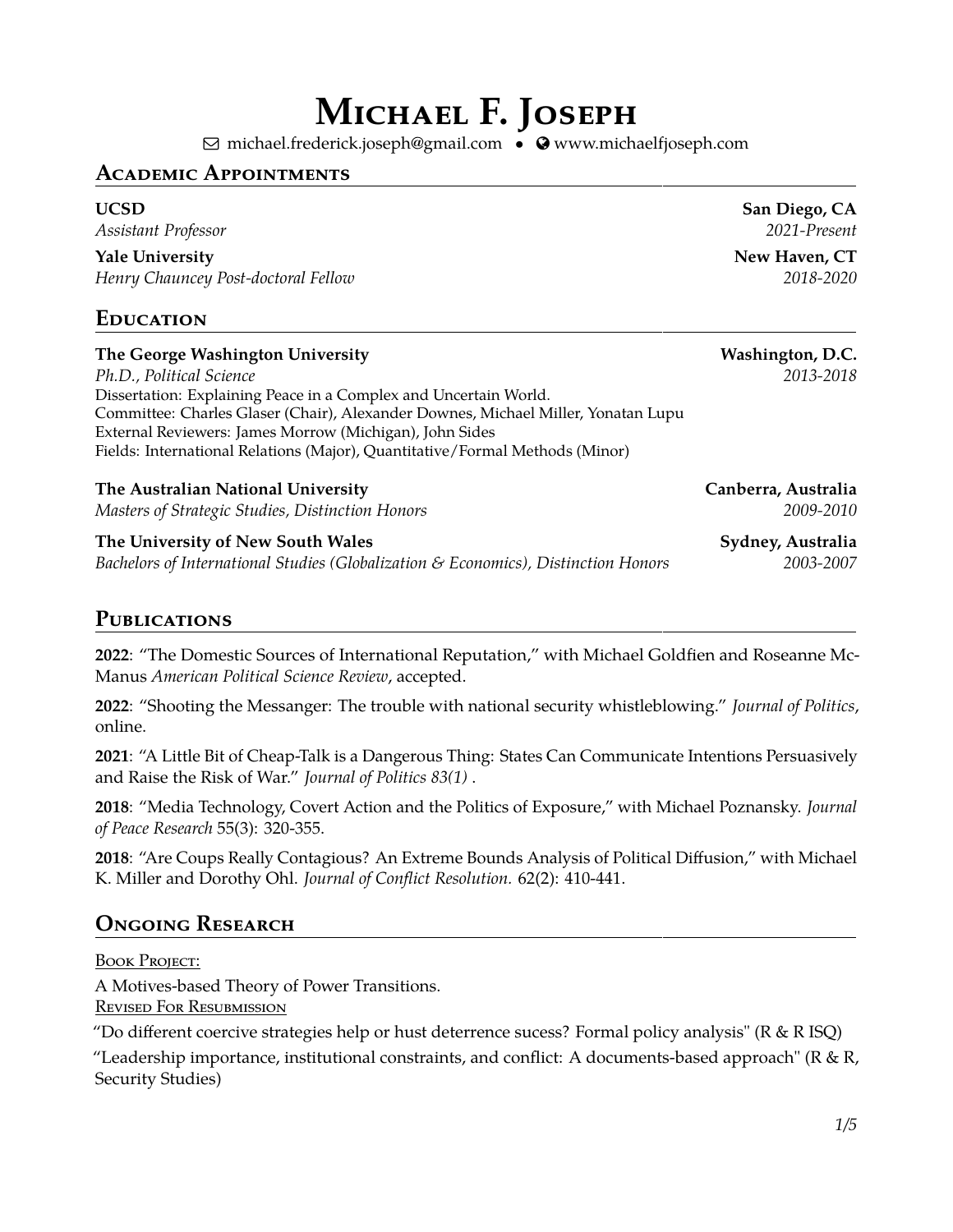UNDER REVIEW (and on website) "The Efficiency-Stability Tradeoff: How efficient world order drives catastrophic war contagion," w/ Richard Jordan and Mathias Frendem "Secret Innovation," w/ Michael Poznansky "Rapid Power Shifts and peace: A theory of grand bargains" "Violent trust"

"When do leader attributes matter?" Michael Goldfien and Daniel Krcmaric

Prepared Manuscripts Available on Website

"Do Cognitive Biases Matter in National Security Institutions: a simulated approach" .

## **Selected Foreign Policy Experience**

| <b>Director of Research</b>                                       | Washington, D.C. |
|-------------------------------------------------------------------|------------------|
| Performance Systems Inc., various military/ State Dept. contracts | 2015-2017        |
| <b>Principal Analyst for Policy and Programs</b>                  | Baghdad, Iraq    |
| Management Systems International, USAID Contract                  | 2012             |
| <b>Public Policy Consultant</b>                                   | Australia        |
| Various State and Federal Agencies                                | 2007-2010        |
| <b>Junior Professional Officer</b>                                | Amman, Jordan    |
| United Nations Relief and Works Agency                            | 2006             |
| <b>SELECT POLICY WRITINGS</b>                                     |                  |

"National Security Whistleblower Reform is a Sticky Wicket," *War on the Rocks*, 2019.

"Fracturing Rebel Alliances in Civil War," with Kevin Petit. Presented to General Michael Nagata, CENTCOM Commander for Special Operations, 2014.

"Armed Conflict Database," contributor for Sudan, Chad and the CAR. *International Institute for Strategic Studies*, 2008.

"Education Trends in Palestinian Refugee Camps," *United Nations Relief and Works Agency*, 2007.

# **Conference Presentations, Invited Talks & Workshops**

Invited Faculty Talks & Workshops

**2022**: *UCLA & Berkely*, "Violent Trust." *OSU*, The Efficiency-Stability Tradeoff: How efficient world order drives catastrophic war contagion.

**2020**: *Princeton University*. Book Project.

**2019**: *Yale University*, MacMillan International Relations Seminar . "Core Interests, Reputation and Crisis Bargaining: Evidence from an elite survey experiment."

**2018**: *The University of Southern California*, Formal Models in International Relations. "A Little Bit of Cheap-Talk is a Dangerous Thing: How Private Diplomacy Induces a Risk of War."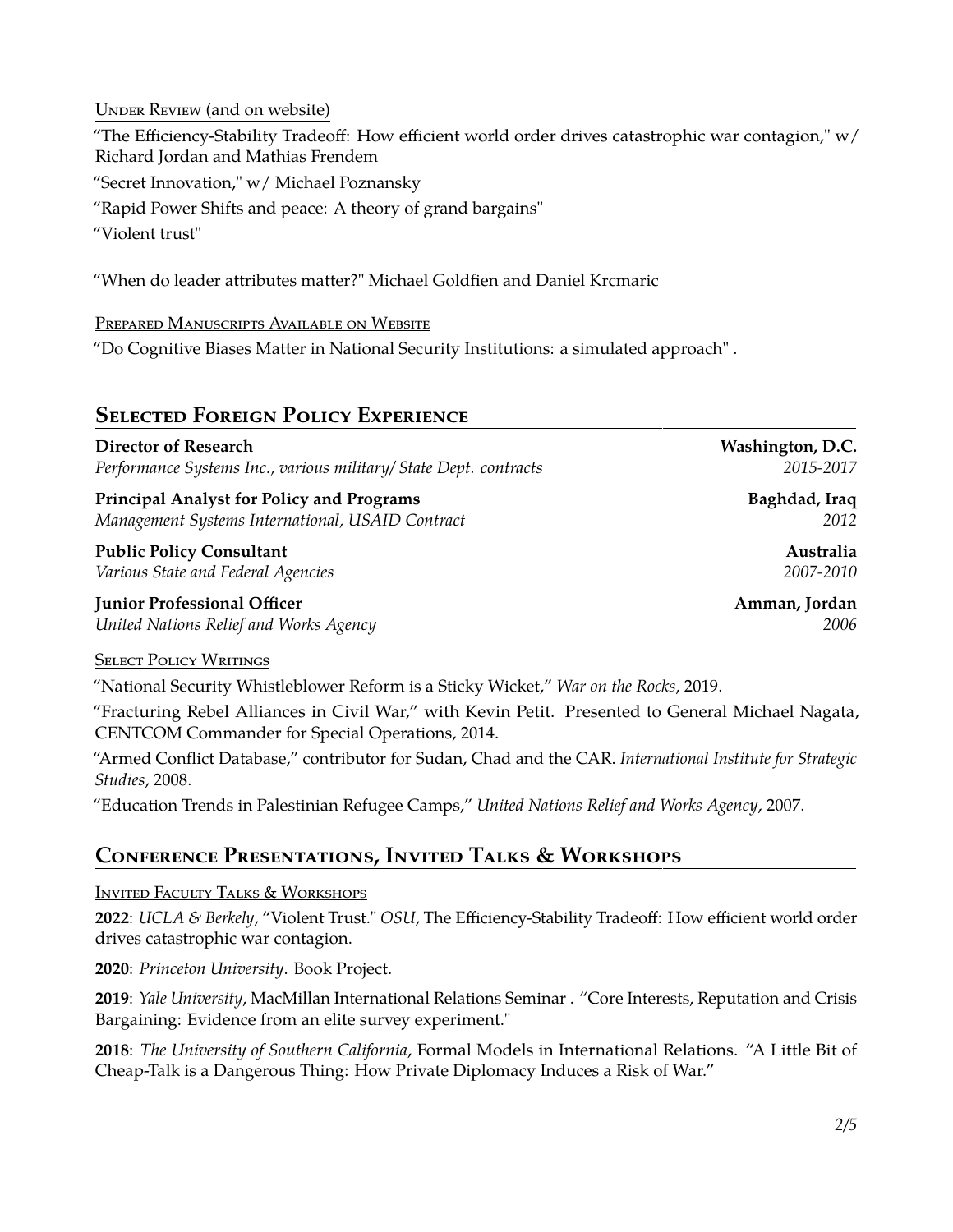**2017**: *The University of Rochester*, International Relations Seminar. "A Little Bit of Cheap-Talk is a Dangerous Thing: How Private Diplomacy Induces a Risk of War."

**2017**: *Harvard University*, Harvard International Security Conference. "More Talk, Less Action: Why Costless Diplomacy Works During Power Transitions."

**2017**: *Triangle Institute for Security Studies at the University of North Carolina*, New Faces in International Security. "More Talk, Less Action: Why Costless Diplomacy Works During Power Transitions."

**2017**: *The American University*, Political Violance Workshop. "More Talk, Less Action: Why Costless Diplomacy Works During Power Transitions."

**2015**: *The University of Virginia*, Lansing B. Lee, Jr. Seminar in Global Politics. "Media Technology, Covert Action and the Politics of Exposure."

Conference Presentations

**2018**: "Do Cognitive Biases Matter in National Security Institutions: a simulated approach," with Robert Schub. Presented at *APSA*, Boston.

**2018**: "National Security Whistle-blowers," with Michael Poznansky and William Spaniel. Presented at *APSA*, Boston.

**2017**: "More Talk, Less Action: Why Costless Diplomacy Works During Power Transitions." Presented at *ISA*, Baltimore.

**2017**: "A Break From the Past: Diplomatic behavior and foreign policy in the digital age" Presented at *ISA*, Baltimore.

**2016**: "Pants on Fire: national security deceit in the digital age." Presented at *Peace Science*, Indiana

**2016**: "A Little Bit of Cheap-Talk is a Dangerous Thing: How Private Diplomacy Induces a Risk of War." Presented at APSA, Phillidelphia.

**2014**: "Peace Through Uncertainty." Presented at *ISA*, New Orleans

**2013**: "Exploring Mixed Motives in the Context of China's Rise." Presented at International Security Studies Section (IISS) of ISA, Washington, D.C.

## **Grants, Fellowships & Awards**

Financial Awards

**2016**: Pre-doctoral fellowship, Bradley Foundation

**2016**: Sar and Britta Levitan Endowment Scholarship

**2015**: Herbst Family Graduate Endowment Scholarship

In Residence Research Fellowships **2015-2018**: Institute for Security and Conflict Studies, Elliot School for International Affairs.

# **Teaching Experience**

**2018**: *Course Instructor* for Military Applications of Data Science. 2, 3-day courses for Department of Defense

**2014-2017**: *Course Instructor* for Math Camp. 3-Day Course for PhD Students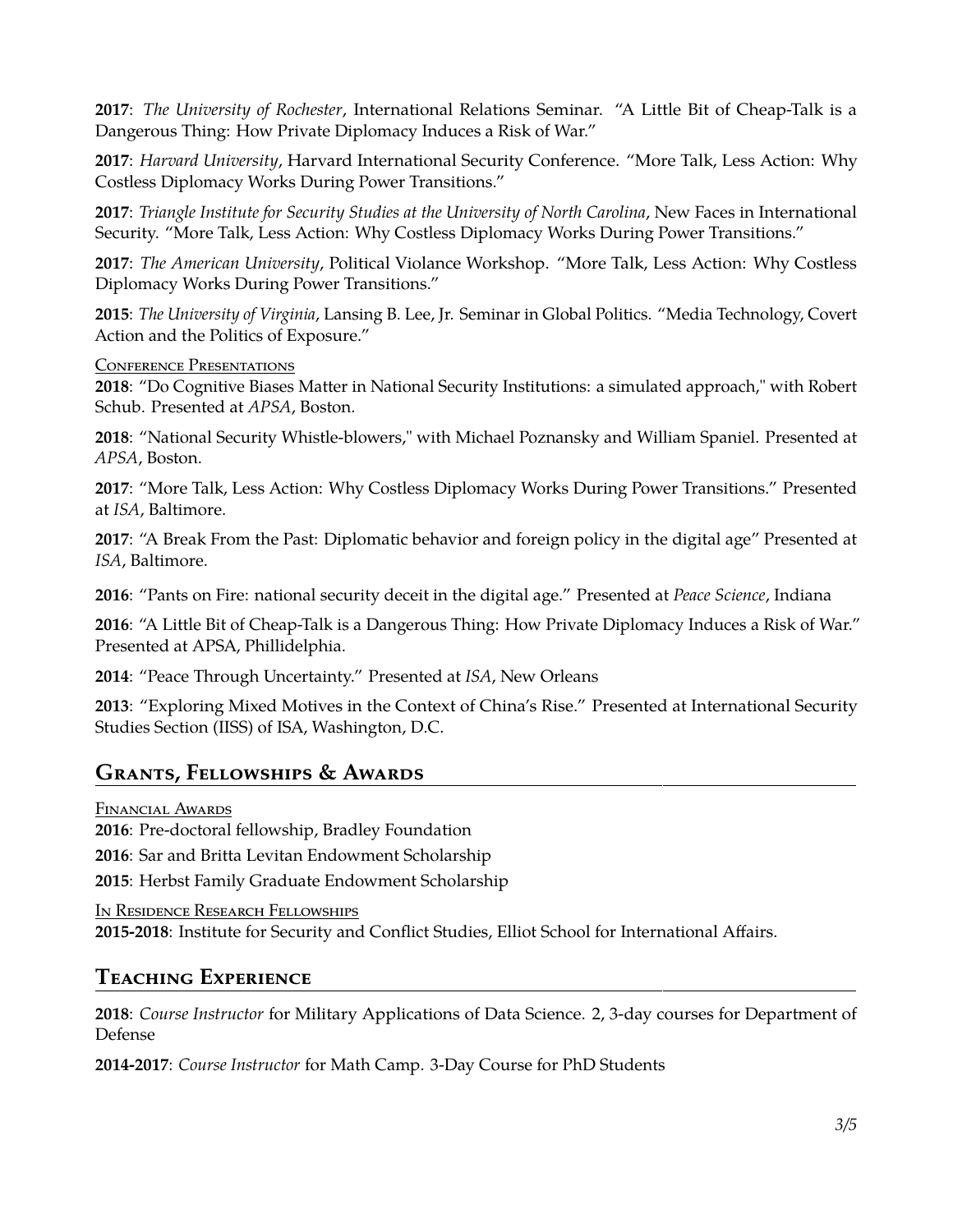**2015-2016**: *Course Instructor* for Interstate Conflict. 12, 4-hour lectures for military officers and government personnel, U.S. Army Contract

**2015-2016**: *Course Instructor* for Asia-Pacific Security. 12, 4-hour lectures for military officers and government personnel, U.S. Army Contract

**2014-2016**: *Course Instructor* for Decision Making in Crisis. 12, 4-hour lectures for military officers and government personnel, U.S. Army Contract

**2014**: *Teaching Assistant* for Capstone Course in International Relations. Master's Students

**2013**: *Teaching Assistant* for Introduction to International Relations. Undergraduate Students

# **Research Experience**

**2017**: *Research Assistant* for "Russian Nuclear Policy Project," *PI: Amy Gordon*

**2015-2016**: *Research Assistant* for "Regional Orders and Spheres of Influence," Minerva Grant Award, *PI: Charles Glaser*.

**2014**: *Research Assistant* for "European Alliances and the Russian Threat," Carnegie Corporation Award, *PI: Alexander Downes*.

**2014**: *Research Assistant* for "Future Warfare in the Western Pacific: Chinese Antiaccess/Area Denial, U.S. AirSea Battle, and Command of the Commons in East Asia," *PI: Stephen Biddle*.

**2012**: *Research Assistant* for "Freedom By Force: Foreign Imposed Regime Change," *PI: Alexander Downes*.

**2010**: *Research Intern* for American Foreign Policy and National Security, *International Institute For Strategic Studies*

# **Professional Activities, Service & Affiliations**

*Member:* American Political Science Association, International Studies Association, Peace Science Society

*Referee:* American Political Science Review, American Journal of Political Science, International Studies Quarterly, Journal of Conflict Resolution, Defence and Peace Economics, Journal of Theoretical Politics. *Conference Workshop Organizer:*

**2018**: "The Scientific Study of Diplomacy, " Peace Science. Austin, TX. 35 participants, full-day workshop. *Discussant:*

**2018**: "Bargaining and Conflict Panel," (4 Papers) APSA. Boston, MA.

**2016**: "Truth Replaced by Silence," by Charles Crabtree, Christopher Fariss & Holger L. Kern. Intrastate Conflict and Violence Workshop, GWU

**2015**: "Ethnic Networks," by Jennifer Larson & Janet Lewis. Intrastate Conflict and Violence Workshop, GWU

*Conference Panel Chair:* **2014**: "Collective Action, Communication, and Political Networks," APSA. Washington, D.C.

*Non-presenting Workshop Contributor:*

**2015**: "Bridging Comparative and IR Perspectives on Intrastate Conflict and Violence,"Peace Science. Oxford, MI